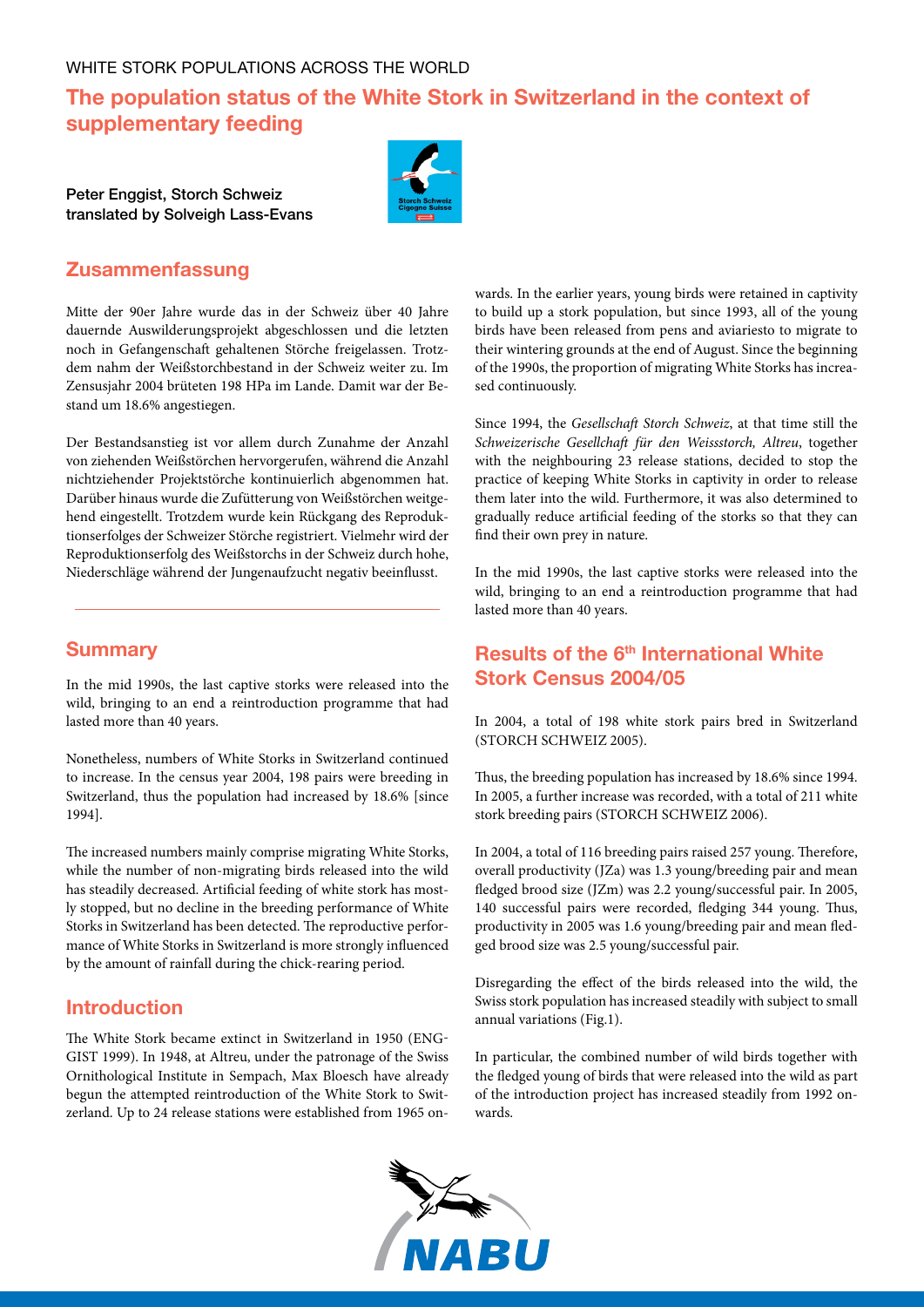In 2006, 277 birds migrated to their wintering grounds, representing 62.4% of our breeding birds. The number of released project birds that do not migrate decreases annually, and it is expected that within the next few years none will remain. Therefore, the future stork population in Switzerland will show natural migrating behaviour.

## **Development of artificial feeding of white stork**

The reintroduction stations at Grossaffoltern, Hombrechtikon and Kleindietwil had already stopped artificial feeding of White Storks in the 1980s. Artificial feeding was stopped in the mid-1990s at Büren a.d.A., Jonen , Mönchaltorf, Staad and St. Johannsen and in the late 1990s at Avenches, Brittnau, Denens, Hünenberg, Warth, Muri and Oberwil. During the last four years, artificial feeding was stopped at the original release station at Altreu as well as the stations Kriessern, Kreuzlingen, Allschwil and Steinmaur, in both summer and winter. At present, artificial feeding of white stork is only carried out at the release station Möhlin in harsh winters, and at Uznach year-round, but reduced to a minimum. It is planned to stop all artificial feeding of White Storks in Switzerland next year (2008).

It is interesting to observe that despite the gradual reduction in artificial food sources over the last 14 years, the number of breeding pairs has still increased by more than 63%. The number of migrating birds in the population has increased by a factor of eight.

We are particularly interested in the development of breeding success in relation to the decrease of artificial food sources (feeding). The reproductive performance of the White stork fluctuates considerably in Switzerland (Fig. 2). These fluctuations seem to be influenced mainly by the amount of rainfall during the chick-rearing period, and have no relation to the decreasing artificial feeding.

In the 1980s, an average of 1.61 young per nest were counted with a daily food demand of more than 300 kg for all White Storks in Switzerland. By 2005, the average daily food demand in Switzerland was reduced to ca. 4 kg, but nevertheless, 344 young White storks fledged in 2005 (1.63 young/pair).

In 2009 artificial feeding has finally come to an end for the White Stork in Switzerland (STORCH SCHWEIZ 2013). We feel confident that a natural, self-sustaining stork population can develop in this way in Switzerland over the following years.

#### **References**

ENGGIST, P. (1999). Die Situation des Weißstorchs in der Schweiz. In: H. Schulz (Ed.). Weißstorch im Aufwind? - White Storks on the up? - Proceedings, Internat. Symp. on the White Stork, Hamburg 1996: 157. NABU, Bonn.

- Storch Schweiz, Ed. (2005). Storch Schweiz Cigogne Suisse Bulletin 2004/2005 Nr. 34. Kleindietwil, Storch Schweiz, 32 S.
- Storch Schweiz, Ed. (2006). Storch Schweiz Bulletin 2005/2006 Nr. 35. Kleindietwil, Storch Schweiz, 32 S.
- Storch Schweiz, Ed. (2013). Storch Schweiz Cigogne Suisse Bulletin 2012/2013 Nr. 42. Kleindietwil, Storch Schweiz, 32 S.

#### **Author's address:**

Peter Enggist, Storch Schweiz (Schweiz. Gesellschaft für den Weißstorch), Grauenstein, CH-4936 Kleindietwiel. E-Mail: storch-schweiz@bluewin.ch



**Fig. 1 Development of the White Stork population in Switzerland since 1992, divided into: non-migrating, released; migrating, ringed; and ringless individuals. The line shows the yearly trend of migrating breeding birds.** 

**Entwicklung des Weißstorchbestandes in der Schweiz seit 1992, getrennt nach nichtziehenden Projektstörchen, ziehenden beringten und unberingten Wildstörchen. Die Linie gibt den jährlichen Trend der ziehenden Brutvögel an.**